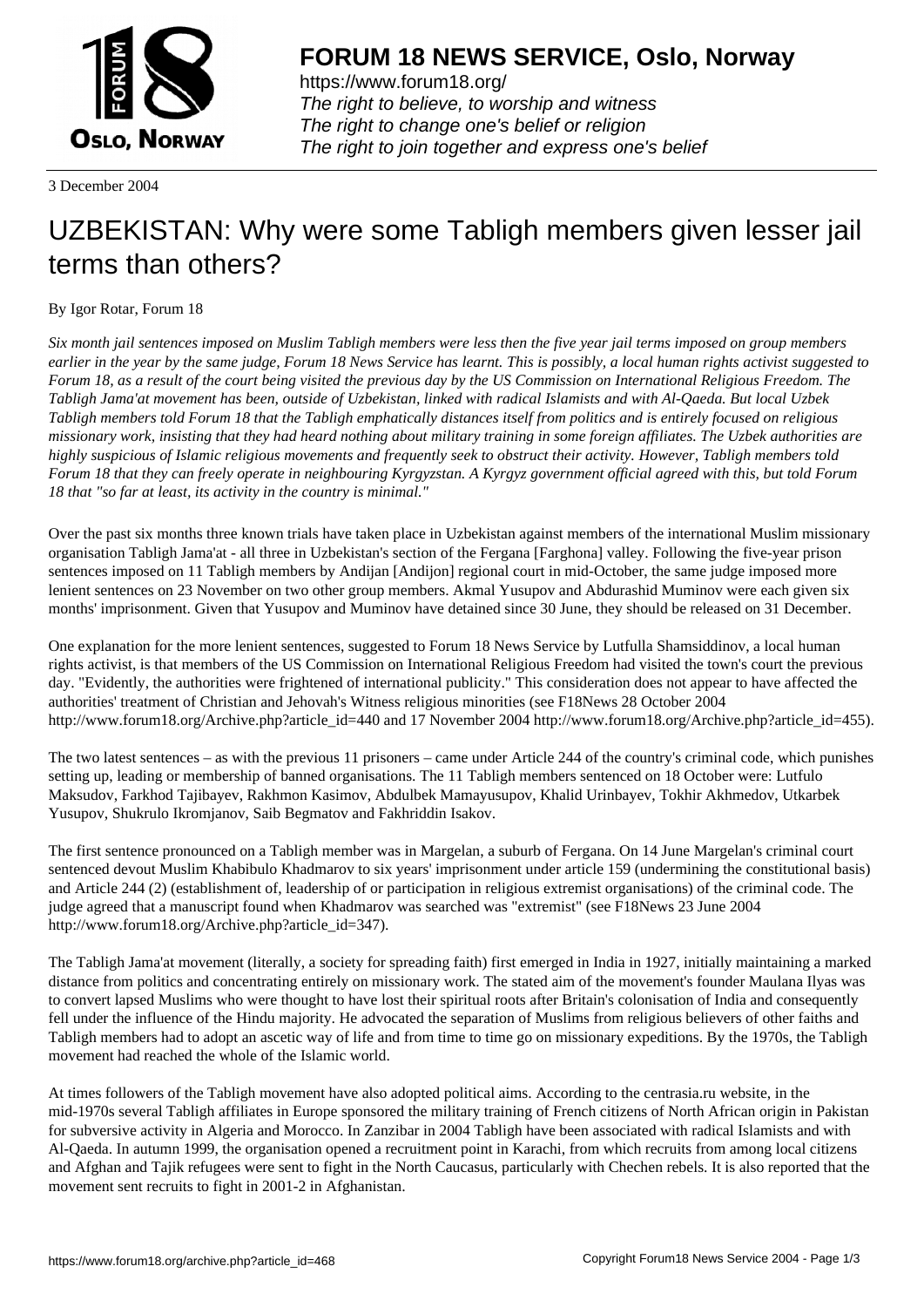studying in religious establishments abroad. (Interestingly, several of the Tabligh members sentenced in Andijan studied at medressehs in India and Bangladesh.) At first, the Uzbek authorities did not obstruct Tabligh activity in the country. Andijan residents, who preferred not to be named, told Forum 18 that in 1994 Tabligh members came to the town from India with Uzbekistan's then chief mufti Muhamad Sadyk Muhamad Yusuf, who stated publicly that the organisation was engaged in work pleasing to God.

The London-based Institute for War and Peace Reporting links the current campaign against Tabligh to a recent speech by Uzbek president Islam Karimov, who included the group in a list of extremist organisations.

However, Tabligh members in Andijan who preferred not to be named told Forum 18 that their organisation emphatically distances itself from politics and is entirely focused on missionary work. They insisted they had heard nothing about the training of recruits in some foreign affiliates of their organisation. They also stressed to Forum 18 that one of the founding principles of their organisation was "not to judge one's neighbour". "We don't impose our views on anyone. For example, even if a Muslim-born person drinks alcohol and commits adultery, we have no right to judge them. We believe that such a sinner has not yet seen the light," Tabligh members told Forum 18. They explained that they travel around the villages and towns of the Fergana valley and talk to people in mosques about the meaning of the Koran.

From the perspective of current Uzbek law, the activity of Tabligh members is unlawful. In violation of international human rights agreements, the 1998 religion law bans missionary work (Article 5), as well as the teaching of Islam or any other faith in a private capacity (Article 10). The code of administrative offences and the criminal code prescribe punishments for those who violate these bans. Article 241 of the administrative code and, for repeat offenders, Article 229 (2) of the criminal code punish illegal teaching of religion (see F18News 23 November 2004 http://www.forum18.org/Archive.php?article\_id=460), while Article 240 of the administrative code and, for repeat offenders, Article 216 (2) of the criminal code punish missionary work with a fine or imprisonment.

Unlike believers of other faiths, Muslims are almost never sentenced under these articles. If the authorities wish to punish Muslims for illegal teaching or missionary work they tend to find other excuses to imprison them.

Nevertheless, the authorities sometimes turn a blind eye to the private teaching of Islam. On 27 November Forum 18 visited a khanaka (a kind of Sufi monastery) in Kokand, a town in Uzbekistan's section of the Fergana valley, where the leader of the Sufi Naqshbandi order in the country, Sheikh Ibragim, teaches his murids (Sufi pupils). Sheikh Ibragim told Forum 18 that he has no difficulties with the authorities.

However, the authorities are preventing members of the Naqshbandi order from opening a khanaka in Bukhara [Bukhoro]. Because there is no khanaka there, Sufi believers have to meet in private apartments. Naqshbandi followers who preferred not to be named told Forum 18 that security police sometimes raid such meetings and warn believers that religious meetings in private homes are not allowed. The National Security Service secret police is particularly suspicious of the system of muridism, seeing it as a potential base for creating terrorist organisations (see F18News 1 November 2004 http://www.forum18.org/Archive.php?article\_id=441).

Andijan Tabligh members told Forum 18 that their organisation is free to operate across the border in the neighbouring Osh region of Kyrgyzstan (Osh is situated 70 kilometres or 45 miles east of Andijan). "Missionary work is not forbidden under Kyrgyz law and Kyrgyzstan's muftiate has even established a daavat department (literally, the Islamic call to prayer)," Muhammed Malabayev, specialist at the Osh branch of the Kyrgyz government's religious affairs committee, told Forum 18 on 1 December. "We have a particularly large number of davaatists (Islamic missionaries) in southern Kyrgyzstan, as the population here is much more devout than in the north of the country." He reported that members of Tabligh are among the davaatists, who are mainly Kyrgyz citizens who studied in religious educational establishments in Pakistan. "The Tabligh movement is not forbidden in Kyrgyzstan but, so far at least, its activity in the country is minimal," Malabayev told Forum 18. (END)

For background information, see Forum 18's Uzbekistan religious freedom survey at http://www.forum18.org/Archive.php?article\_id=105 and Kyrgyzstan latest religious freedom survey at http://www.forum18.org/Archive.php?article\_id=222

For a personal commentary on the Uzbek government's approach to Islam, see F18News 10 June 2004 http://www.forum18.org/Archive.php?article\_id=338

A printer-friendly map of Uzbekistan is available at

http://www.nationalgeographic.com/xpeditions/atlas/index.html?Parent=asia&Rootmap=uzbeki and a printer-friendly map of Kyrgyzstan is available at http://www.nationalgeographic.com/xpeditions/atlas/index.html?Parent=asia&Rootmap=kyrgyz

If you need to contact F18News, please email us at: f18news @ editor.forum18.org